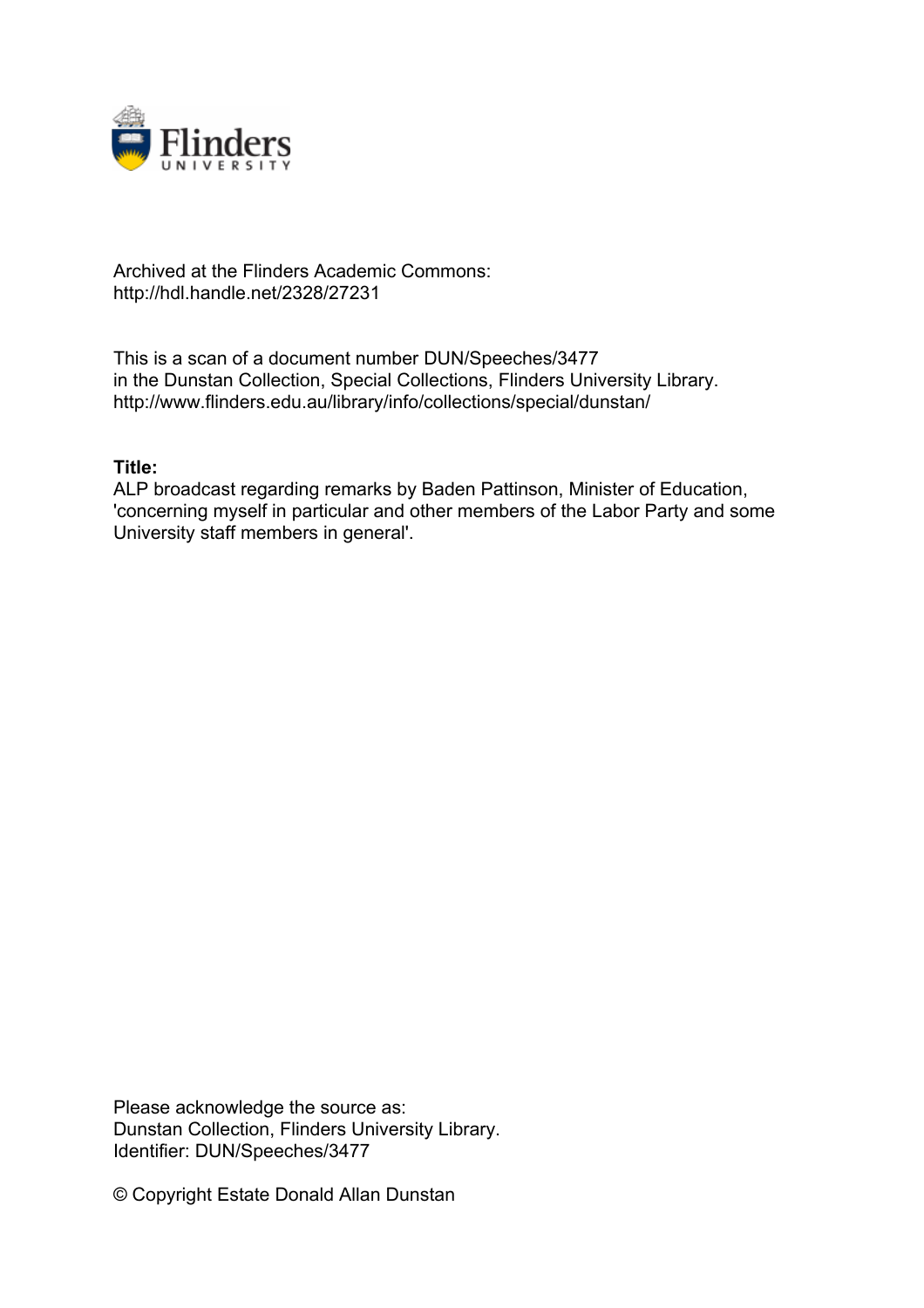$F1/2$ 

**fl-L."?'** *l>flo1\bC(\S.* **7** 

 $34/7$ 

Good evening.

N On Friday last the Hon. Baden Pattison, Minister of Education, passed some remarks concerning myself in particular and other members of the Labour Party and some University staff members in general.

These remarks were widely publicized by the morning newspaper, which of course gave me no right to reply to them, so I think it proper I should say something about them tonight.

Mr. Pattinson said that there was a preconceived plan in which I was ringleader, to undermine confidence in South Australia, and to smear the reputation of the Premier, and that in Parliament, over the air, and in the press, I had pursued this plan by the loose use of rhetoric and invective.

It is only fair to Mr. Pattinson that such charges should be examined. If they were true I should have been guilty of gross dereliction from my public duty. For I hold it morally prebaggible<br>responsible for a man in public life to use mere personal abuse of another or to do other than attack his opponents on a political issue by citing his evidence. The significant fact about Mr. Pattinson's charges against me and other unnamed persons is that he quoted not a word of  $\mathbb{R}$  speech, radio talk, or press statement  $\begin{smallmatrix}\texttt{I} \end{smallmatrix}$  have ever made. To me it seems quite clear why.

It is quite true that I have on many occasions bitterly attacked the Premier and his government on many issues. I have never attacked without citing the evidence on which I based what I had to say. Let me reiterate some of the charges I have made.

I have attacked the Government on education. I have said that although, on Mr. Pattinson's own reports, this State has had an increase in school enroLiments which was more than twice the Australian average, nevertheless the Playford Government has consistently spent less per head of population on education than any other State except Queensland, (whose education problems are not nearly ours). I have said that in consequence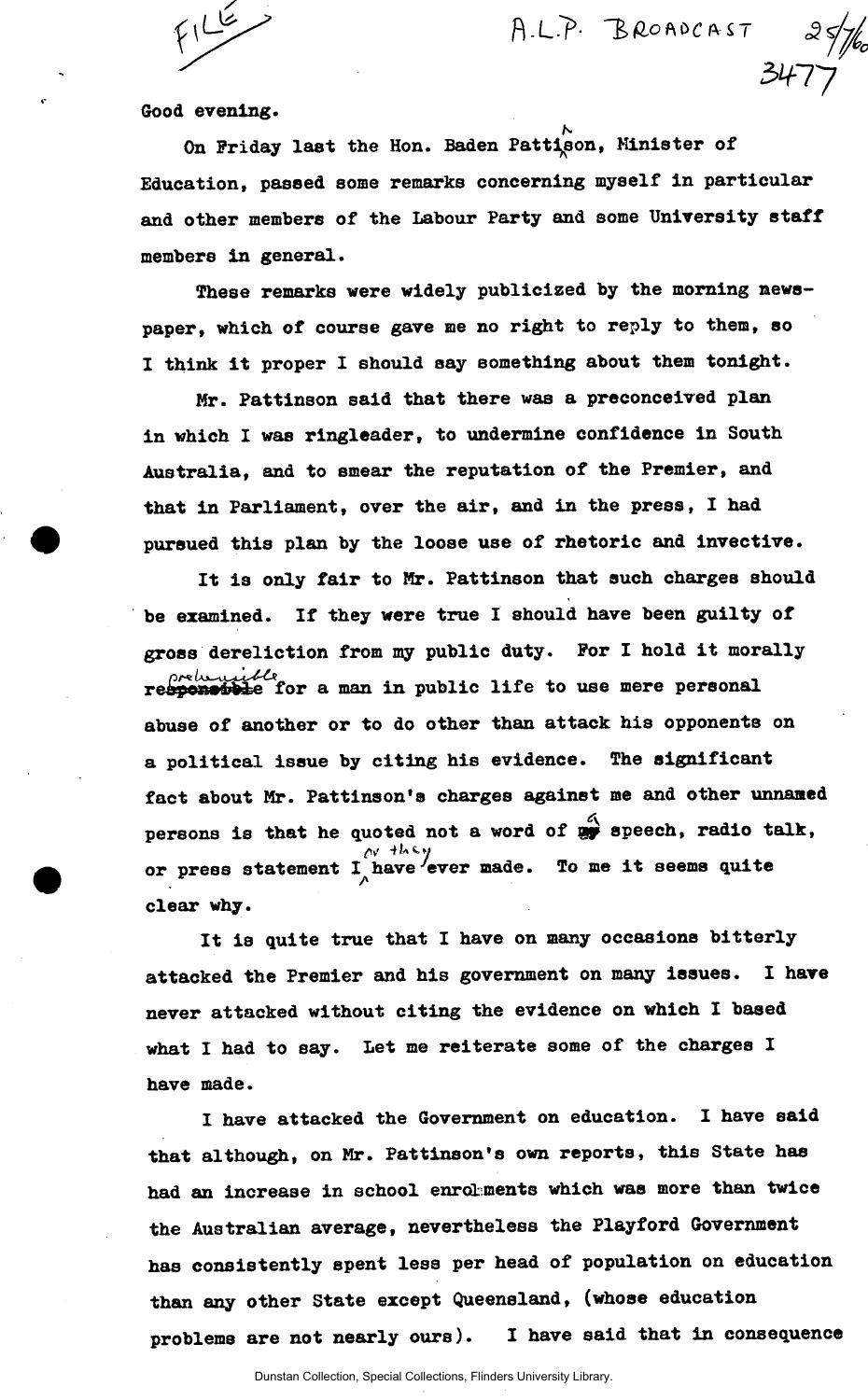this State has a higher proportion of inadequately qualified teachers in its schools than any other State in the Commonwealth; that the recommendations of the education enquiry in the 1940s have been ignored, that our children are being taught in many instances in classes so crowded that it is impossible for them to receive adequate training. I have said all of this - and it is true. The Commonwealth Grants Commission shows these figures for spending per head of population on education in its last report:

H.S.W. Vic. Qld. W.A. Tas. Av. S.A. 10/19/4. 10/11/7. 8/12/5 12/12/6 12/16/- 10/12/11 10/6/8

In order to give a comparable service with the other States S.A. should be spending more than any other State, but it spent less than any except Queensland, less than the Australian average, and far less than the other claimant States.

I have attacked the Playford Government on hospitals. Consistently since the war this State has spent far less on public and subsidised hospitals per head of population than any other State. The Grants Commission's last figures for spending per head were:-

H.S.W. Vic. Qld. W.A. Tas. Av. S.A. **6/12/11** 7/3/1 8/6/4 8/6/7 8/3/9 7/3/5 **6/5/1**  I have said that as a result the proportion of public and subsidised hospital beds in S.A. is the worst in the Commonwealth. The figures are for persons to each public or subsidised hospital bed:

|  | N.S.W. Vic. Qld. W.A. Tas. Av. S.A. |  |  |
|--|-------------------------------------|--|--|
|  | 171 221 126 159 141 174 232         |  |  |

And the same position obtains for trained nursing staff. For every trained nurse:-

|  | $N.S.W.$ Vic. Q1d. W.A. Tas. Av. S.A. |  |  |
|--|---------------------------------------|--|--|
|  | 302 316 347 251 270 304 401           |  |  |

 $-2-$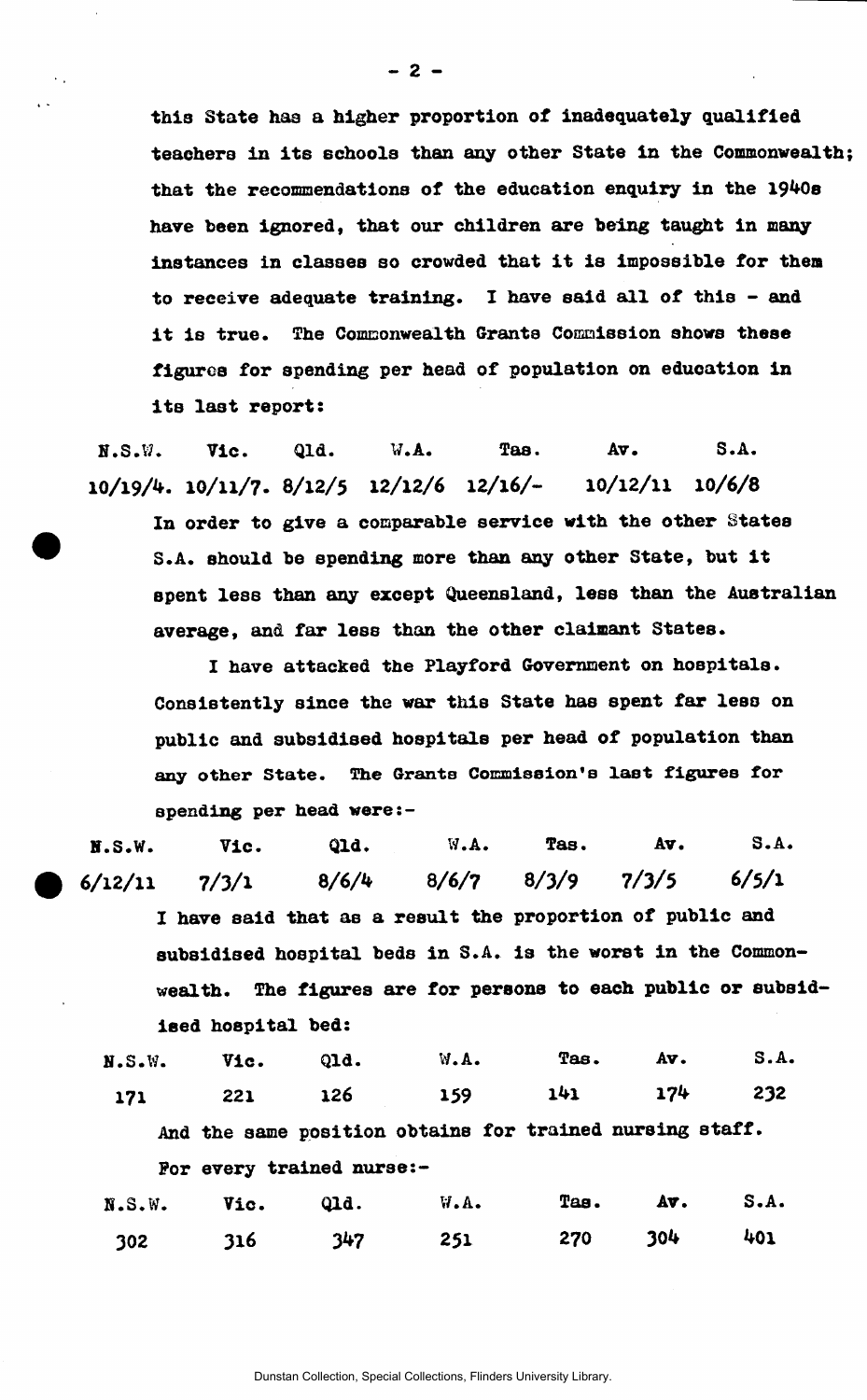Moreover, despite the fact we have less hospital provision then other States and spend less per head on it, the charges in our public hospitals by this Government's direction are the highest in Australia.

I have said that - and it is true.

I have said that the Playford Government's provision for public relief and child welfare is the most mean and niggardly in Australia, and that the Government's policy of demanding repayments of sums given out to needy families in public relief, and its reduction of public relief so that recipients get no benefit from increases in Commonwealth pensions has caused great misery. And on the figures from the Grants Commission for spending by States per head of population on this score:- H.S.W. Vic. Qld. W.A. Tas. Av. S.A. **17/8** 19/5 **16/1 1/-/10 l/3/ll 16/10 13/8**  I have said all this and it is true.

I have said that the Government of South Australia is a dictatorship, that it is maintained in office by a rigged electoral system which gives nearly 4 times the say in the future of the State to sparsely populated rural areas that is given to people living in the metropolitan areas, I have cited the election figures to show that the labour Party regularly polls a majority of votes in this State but is denied the office which the majority of people wish it to assume. I have cited not merely Labor statements on this issue, but a pamphlet wiitten by young Liberals in which they condemned the electoral system as morally wrong, and the Premier as a dictator, more and more out of touch with the people.

I have said those things, and they are true.

I have said that the Premier of this State has, with his colleagues tried to mislead the public of South Australia by the oft-repeated statement that South Australia, under hie administration, has developed industrially far more than any other State. That oft-repeated claim is not true, and in fact

**- 3 -**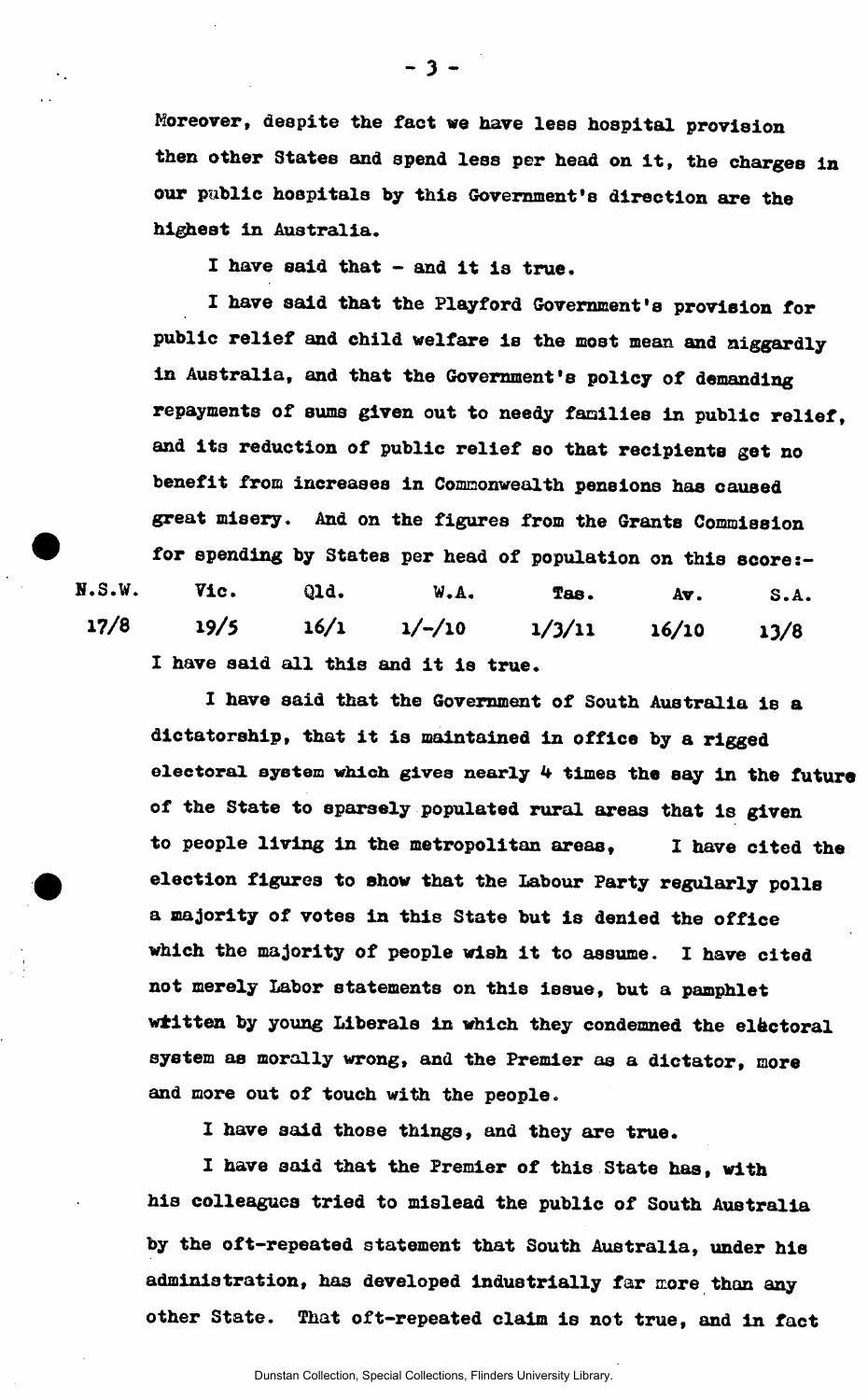since 1938 when Sir Thomas Playford took office four States, S.A., N.S.W., Vic., & Tas. have all increased their value of factory output per head of population six times to the nearest whole number, and in fact Tasmania's increase is on the figures

a bit better than ours. Here are the figures:<br>
S.A.  $\overbrace{23.0}^{1938}$   $\overbrace{23.0}^{248}$   $\overbrace{23.0}^{248}$   $\overbrace{23.0}^{248}$  $S.A.$ **Linguit WB** Tas. 2006 x22.79  $f(1, 5, 5/2)$ 

money on education, hospitals, and public welfare, has spent it on development. That's not true either. The Grants Commission report shows S.A. has consistently raised less in State revenues per head than other States - so Sir Thomas didn't raise the money and didn't spend it on development - he Just didn't spend it at all. The excuse is sometimes offered that S.A., instead of spending

I have said that - and it is true.

How there are the attacks 6n the Playford Government for which to some **extent** I have been responsible. The Minister. without replying to them, calls them loose rhetoric, invective, cheap gibes, personal smears. He goes further. He says that I have uttered them not for the public good, but for my own personal advancement. He says I have said what I have, in order to oust Kr. O'Halloran as leader of *my* party., and supplant Sir Thomas Playford as Premier. Again, significantly enough, he cites no evidence. Throughout my Parliamentary career I have closely co-operated with Mr. O'Halloran in all I have done. I have given him my loyalty, my support, and my deep gratitude for the great help he has always been to me and for his wise leadership and counsel. Kr. Pattinson addueed no evidence to support his attack upon me because he could not.

But I have said that I consider attacks of mere personal abuse reprehensible. So they are. They debase our public life. I have always been bitterly opposed to them, and have not Indulged in them. But Kr.Pattinson stands clearly convicted of the very things he has accused me of - cheap gibes, loose rhetoric and